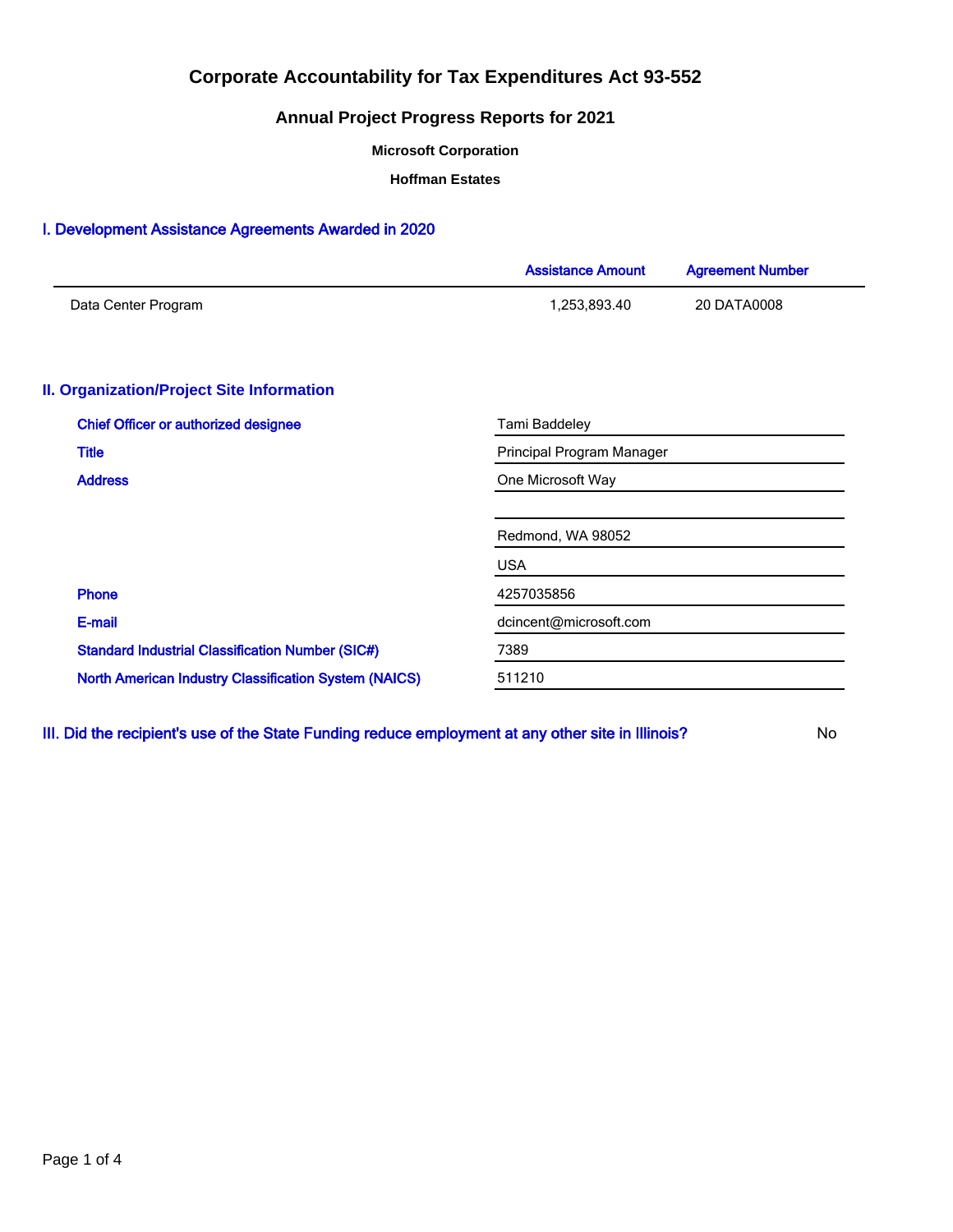## **Annual Project Progress Reports for 2021**

**Microsoft Corporation**

**Hoffman Estates**

## **IV. Job Creation and Retention Data**

| <b>Program Type</b>     | Data Center Program |
|-------------------------|---------------------|
| <b>Agreement Number</b> | <b>20 DATA0008</b>  |
| Assistance Amount       | 1,253,893.40        |

| <b>Report Header Definitions</b> |                                                 |  |  |  |
|----------------------------------|-------------------------------------------------|--|--|--|
| Wages                            | <b>Average Annual Salary by Classifications</b> |  |  |  |
| <b>Full-Time</b>                 | l Permanent Full-Time                           |  |  |  |
| +/-                              | Gain or (Loss)                                  |  |  |  |

### **Number of Employees At the Time of Application**

| <b>Job Classification</b> | <b>Avg Annual Salary</b> | <b>Positions</b> | <b>Full-Time</b> | <b>Part-Time</b> | <b>Temporary</b> |
|---------------------------|--------------------------|------------------|------------------|------------------|------------------|
| Operations                | 0.00 l                   |                  |                  |                  |                  |
| <b>Totals:</b>            |                          |                  |                  |                  |                  |

## **Number of Employees As of the Date of the Report (12/31/2021)**

| <b>Job Classification</b> | <b>Avg Annual Salary</b> | <b>Positions</b> | <b>Full-Time</b> | $+/-$ | <b>Part-Time</b> | $+/-$ | <b>Temporary</b> | ÷ŀ |
|---------------------------|--------------------------|------------------|------------------|-------|------------------|-------|------------------|----|
| Operations                | 0.001                    |                  |                  |       |                  |       |                  |    |
| Totals: I                 |                          |                  |                  |       |                  |       |                  |    |

### **Number of Jobs Stated in the Agreement that would be Created at the Site as a Result of Assistance**

| <b>Job Classification</b> | <b>Avg Annual Salary</b> | <b>Positions</b> | <b>Full-Time</b> | <b>Part-Time</b> | <b>Temporary</b> |
|---------------------------|--------------------------|------------------|------------------|------------------|------------------|
| <b>Operations</b>         | 85000.00                 | 20               | 20               |                  |                  |
| <b>Totals:</b>            |                          | 20               | zu               |                  |                  |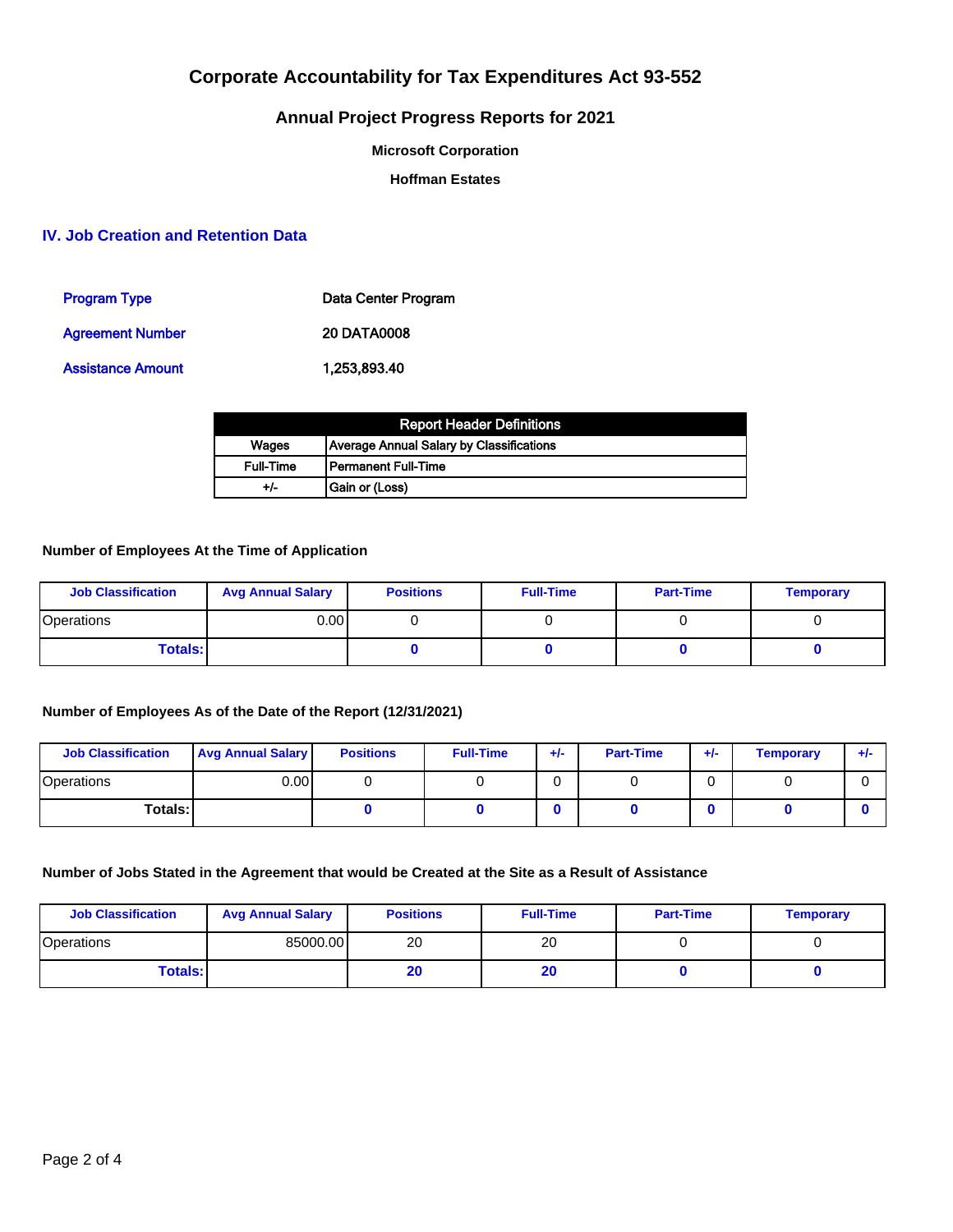## **Annual Project Progress Reports for 2021**

#### **Microsoft Corporation**

#### **Hoffman Estates**

#### **Number of Jobs Stated in the Agreement that would be Retained at the Site as a Result of Assistance**

| <b>Job Classification</b> | <b>Avg Annual Salary</b> | <b>Positions</b> | <b>Full-Time</b> | <b>Part-Time</b> | <b>Temporary</b> |
|---------------------------|--------------------------|------------------|------------------|------------------|------------------|
| Operations                | 85000.00                 | 20               | 20               |                  |                  |
| Totals: I                 |                          | 20               | zu               |                  |                  |

### **Number of Full-Time Permanent Employees Anticipated To Be Hired at this Site on 12/31/2021**

| <b>Job Classification</b> |          | Anticipated Starting Dates   Number of Positions to be<br><b>Hired in this Category</b> | <b>Average Annual Wage per</b><br><b>New Employee</b> | <b>Total New Payroll to be</b><br><b>Created</b> |
|---------------------------|----------|-----------------------------------------------------------------------------------------|-------------------------------------------------------|--------------------------------------------------|
| <b>Operations</b>         | 4/4/2023 | 20                                                                                      | \$85,000.00                                           | \$1,700,000.00                                   |
| <b>Totals:</b>            |          | 20                                                                                      |                                                       | \$1,700,000.00                                   |

### Job Creation Data Explanatory Notes

If the change (gain/loss) in the number of full-time permanent employees as of the date of the report plus the number of full-time permanent employees anticipated to be hired after date of the report does not equal the number of full-time permanent employees stated in the Agreement that would be created at the site as a result of the assistance, then please explain why not: